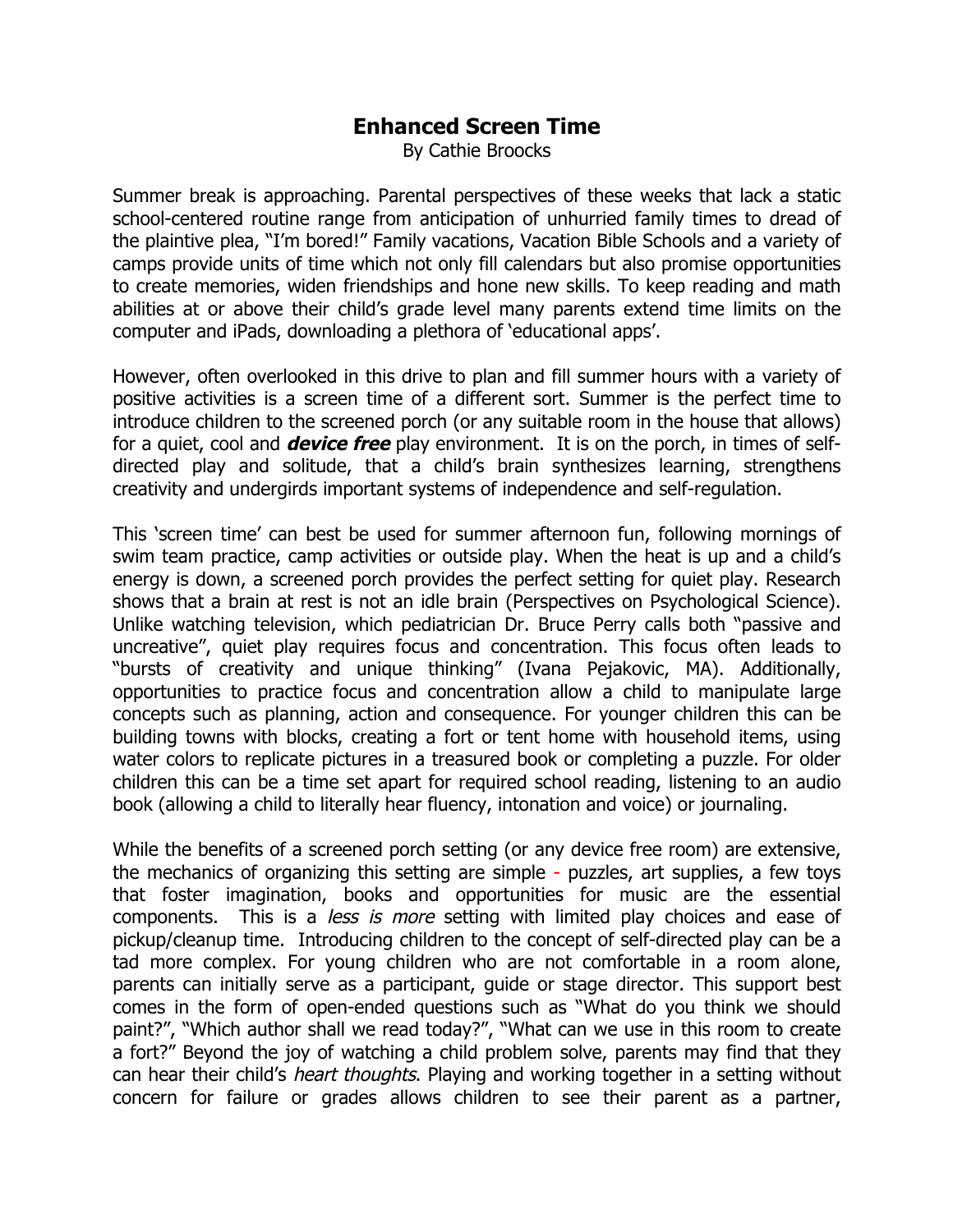collaborator and co-conspirator in fun! These times of collaboration may encourage communication paths that stay accessible into the school year.

Listed below are five starter ideas:

- 1. **Start small.** Begin with as little as 10-15 minutes of quiet play time. Be prepared to model how the time can be spent.
- 2. **Solicit planning help from your child.** Visit the library and select a variety of books, some on hobbies such as scrapbooking, techniques for doodling, some with riddles or jokes, biographies about people your child admires – anything that is a 'just for fun selection'. The library is a great source of audio books  $-$  a wonderful way to enhance listening skills.
- 3. **Fill a basket with one or two board games and a deck of cards.**  Download game ideas and rules. Don't forget the pure fun of teaching a child how to play solitaire, manipulating real cards or the contagious fun of an ongoing Monopoly Game.
- 4. **Organize a simple set of art supplies – crayons, water colors, stickers and /or stampers.** Anna Pomaska has a coloring book with 45 incomplete illustrations, each with a creative prompt on completing the drawing. Her catalytic pictures may guide a child to his/her own creations and captions.
- 5. **Select a complex puzzle which will encourage teamwork and can be an ongoing project.** Puzzle mats provide for easy clean-up while keeping progress intact. Dover Publishing has a large selection of subject-oriented mazes, ranging from dinosaur mazes to alphabet searches. Your child may never realize that fine motor skills, eye-hand coordination and visual tracking skills will grow as they 'play'.

The voices advocating quiet play are many and varied.

- Dr. Bruce Perry, M.D., Ph. D., internationally recognized for his work on brain development and children in crisis writes, "Children need more solitude. By taking images, ideas and concepts from inside their own minds and reorganizing, sorting, and re-connecting in new ways, children create. One of the most important forms of play is playing with ideas. Abstract thinking is play."
- In her book, Endangered Minds: Why Our Kinds Can't Think, and What We Can Do About It, Jane Healy, Ph. D. sums up the need for this quiet time in a child's life:

"The quiet spaces of childhood have been disrupted by media assault and instant sensory gratification. Children have been yoked to hectic adult schedules and assailed by societal anxieties. Many have been deprived of time to play and the